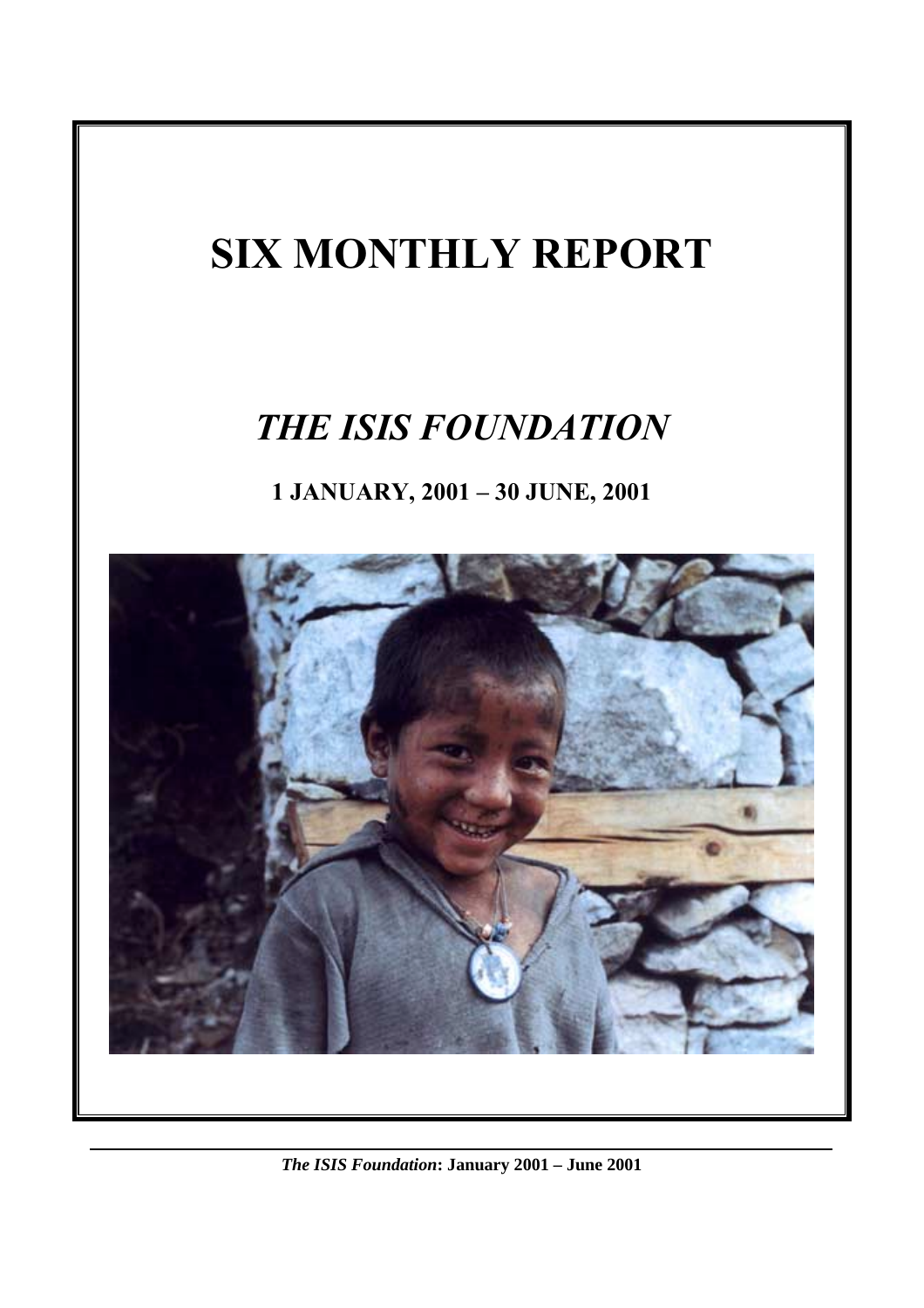

**Bermuda 35 Crow Lane East Broadway Paget HM 20 Bermuda**

**Ph: (441) 232 9001 Fax: (441) 236 1999**



**Nepal Post Box No 21940 Kathmandu Nepal**

**Ph: (977) 1426 378 Ph: (977) 1428 325 Fax: (977) 1414 170**

*The ISIS Foundation* www.isis.bm

### **Contents**

#### **1.0 Management and Administration of** *The ISIS Foundation*<br>1.1 **OVERVIEW 1.1 Overview**

- **1.2 Donations**
- 

#### **2.0 Nepal Projects**

- **2.1 Life in Humla**
- **2.2 Political Climate**
- **2.3 The Health of the Nepali People**
- **2.4 Project Progress: January 2001 June 2001**
- **2.5 New Strategic Partners**
	- **2.5.1 Himalayan Medical Foundation**
	- **2.5.2 Hands In Outreach**
	- **2.5.3 Tashi Waldorf School and Teacher Training Programme**
- **2.6 Looking Forward: The Next Six Months**

#### **3.0 Uganda Projects**

- **3.1 Background and Challenges**
	- **3.1.1 HIV/AIDS**
	- **3.1.2 Mothers and Children**
	- **3.1.3** *The ISIS Foundation* **and Kiwoko Hospital**
- **3.2 Project Progress: January 2001 June 2001**
- **3.3 Looking Forward: The Next Six Months**
- **4.0 References**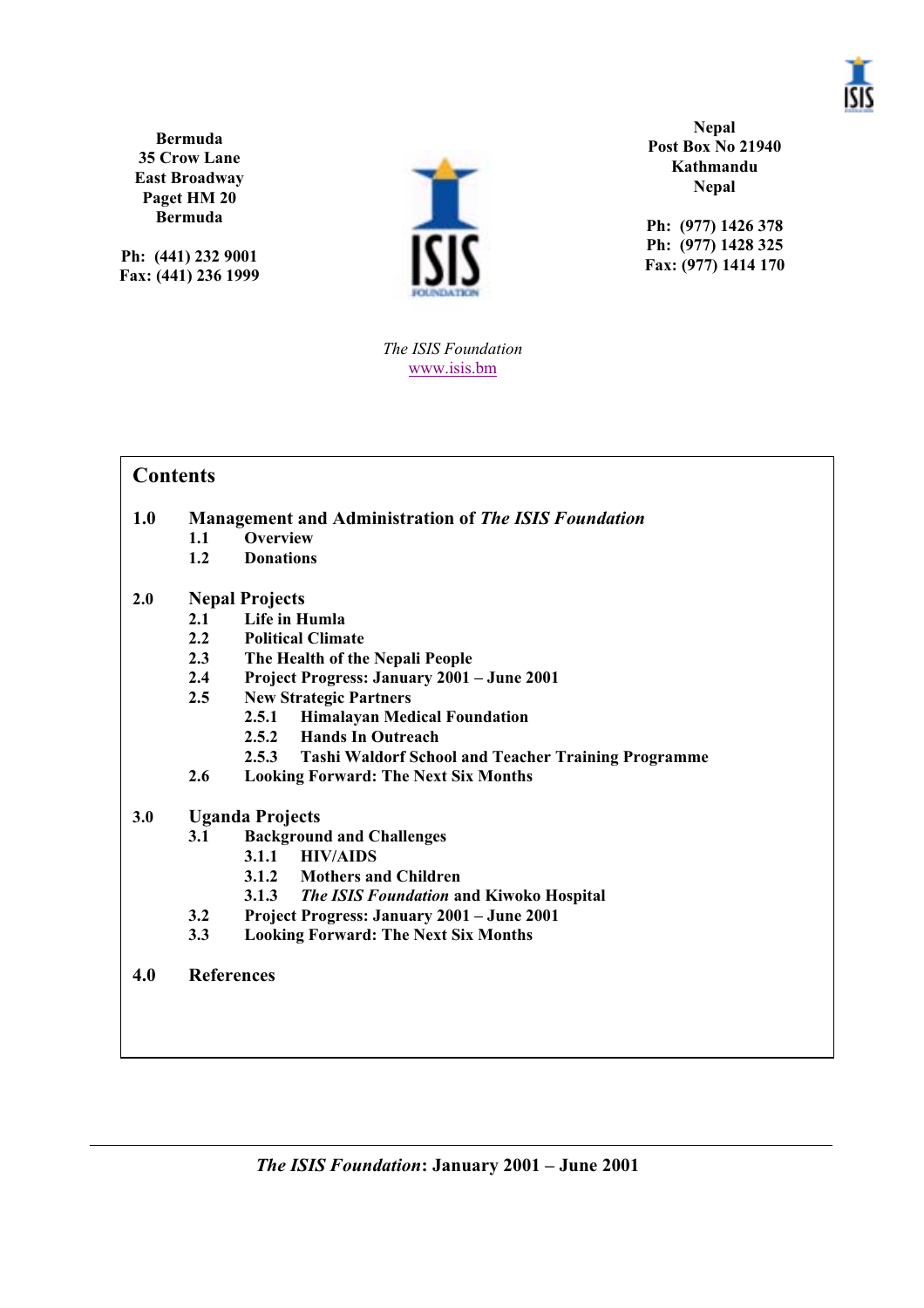

## **1.0 Management and Administration of** *The ISIS Foundation*

#### **1.1 Overview**

The last 6 months has been a period of substantial change within *The ISIS Foundation*, and one which we welcome as we move into the next phase of the Foundation's establishment.

Dr. Charles Swart, who previously ran the Foundation, has now left to return to medical practice in the United Kingdom. In his stead, we are delighted to welcome Leonie Exel to overview the Foundation. Leonie was employed from early March 2001 as our Special Projects Manager. Leonie's previous experience has included establishment and management of a large charity in Australia, and latterly running a private business which provided management advice and training to both charities and government. Her role at *ISIS* is to (i) develop the infrastructure and organisation of the Foundation, (ii) oversee the running of the Foundation whilst we consider the appropriate structure for management of the Foundation going forward, and (iii) undertake a full scale review of where we have been, where we are going, and how our objectives are best achieved in the future.

To this end, the last six months have seen full reviews of our financial procedures and structure, development of a Staff Policy and Procedures Manual, and the review and amendment of a number of internal administrative procedures.

A further addition to our staff this year has been the appointment of Dr. Kimber Haddix as our Country Manager, Nepal. Dr. Haddix undertook the original baseline study and needs analysis for *ISIS* in Humla, Nepal, and her background and understanding of primary health care issues in Nepal is substantial. She speaks fluent Nepalese and has spent a great deal of her working life focused on Nepal. Kimber's appointment is an exciting step forward in our work, as we are able to be closer to our projects and more involved in working with the agencies with whom we have strategic partnerships in Kathmandu and Humla.

Our management and structural goals over the next 6 months include:

- establishment and commencement of full operations of our new offices in Kathmandu and Simikot, Humla in Nepal;
- continued review of the Foundation's activities to date, and;
- development of the overall strategic plan for *ISIS* and each of its projects, including full business planning and budgeting for 2002.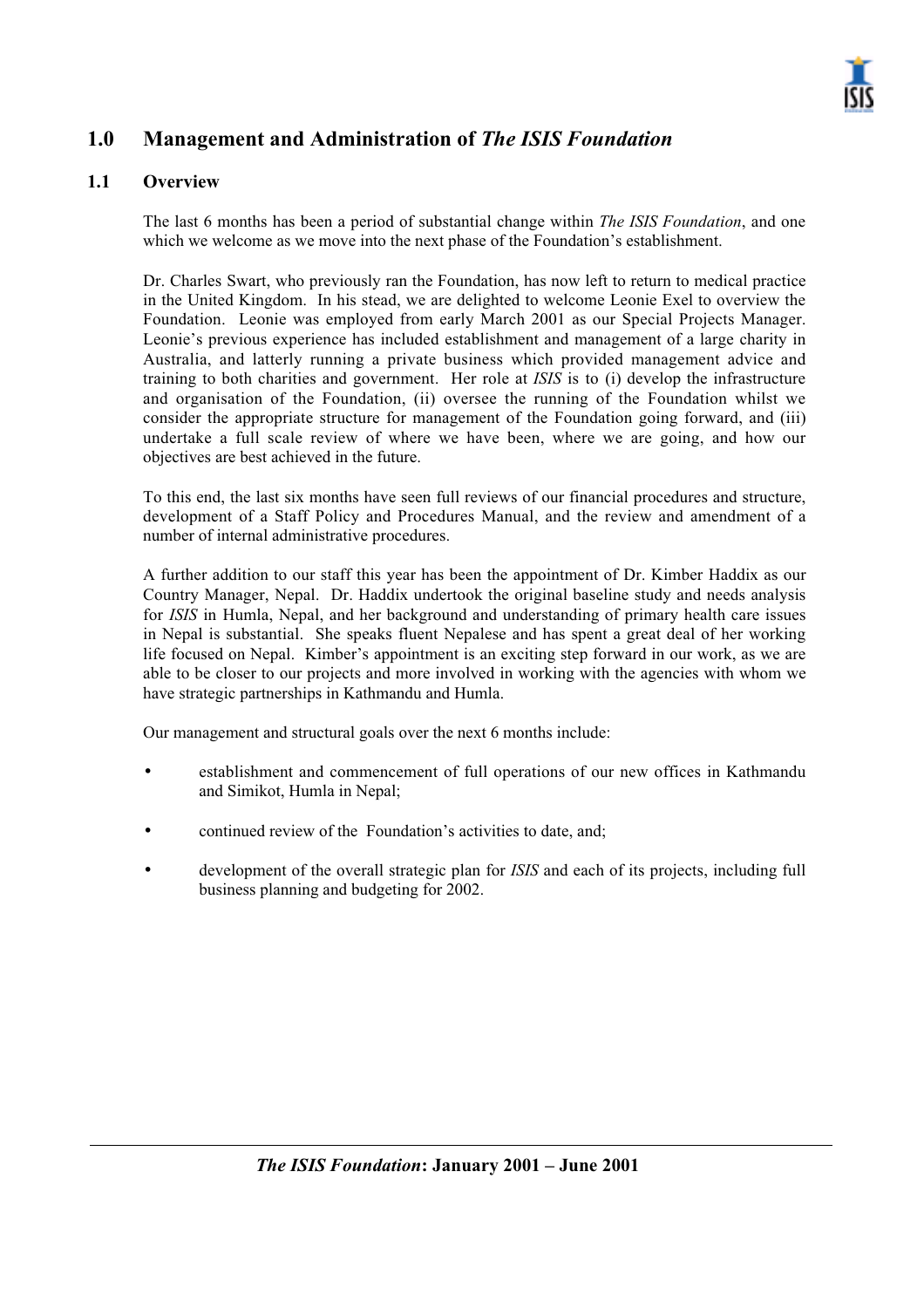

#### **1.2 Donations**

To date, we have received donations and commitments totaling approximately US\$ 373 611 to the *The ISIS Foundation*. Of this amount, \$ 177 235 is earmarked for the Uganda Project, \$ 82 204 for the Nepal Project, and \$ 114 173 for general expenses relating to either project.

*ISIS Limited*, the profit-making company established by the same partners who set up *The ISIS Foundation*, has paid \$ 763 734 in head office costs for *The ISIS Foundation* to date. *ISIS* Limited will continue to pay all these costs of *The ISIS Foundation* going forward, as long as it is able to do so.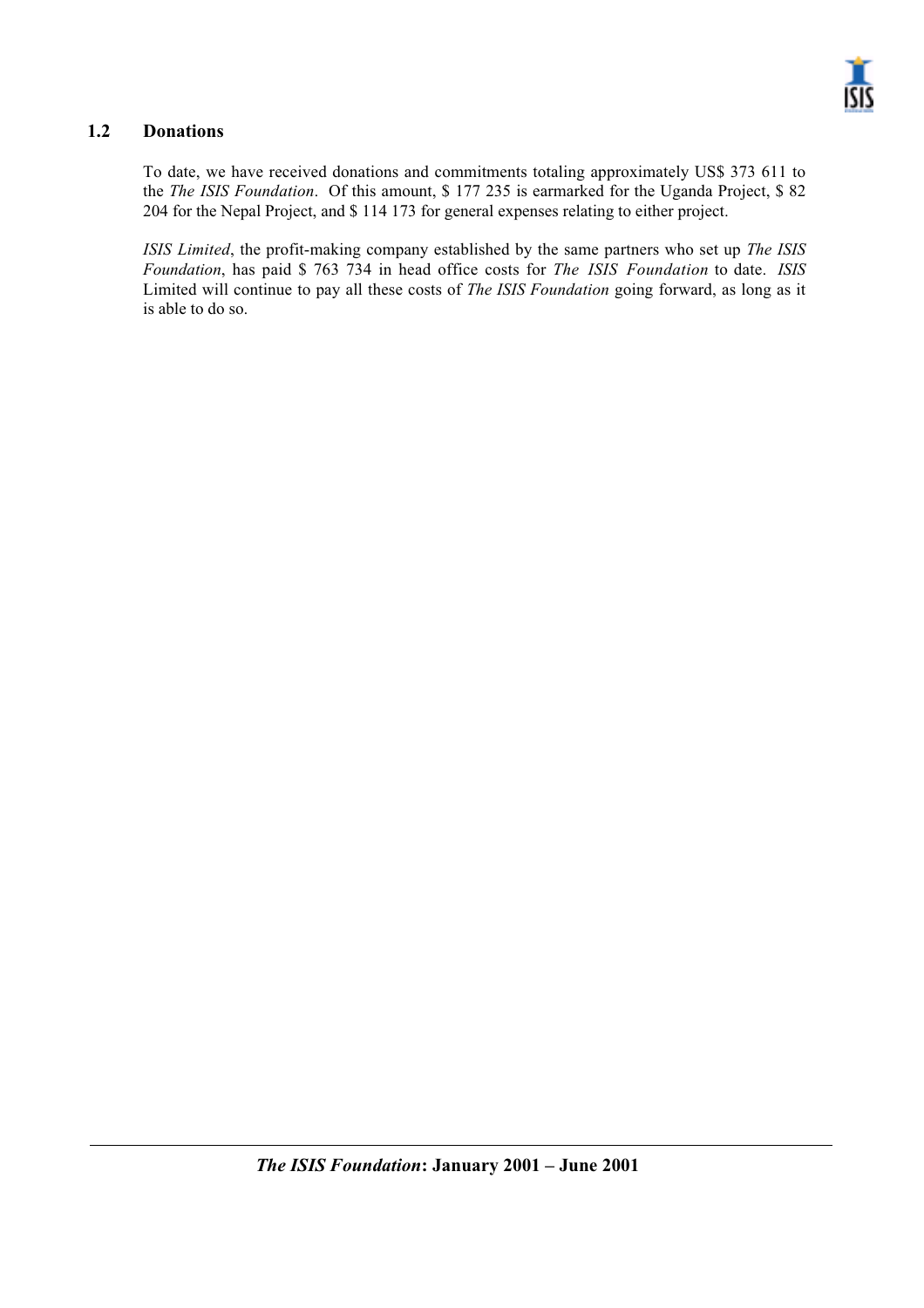



*The ISIS Foundation***: January 2001 – June 2001**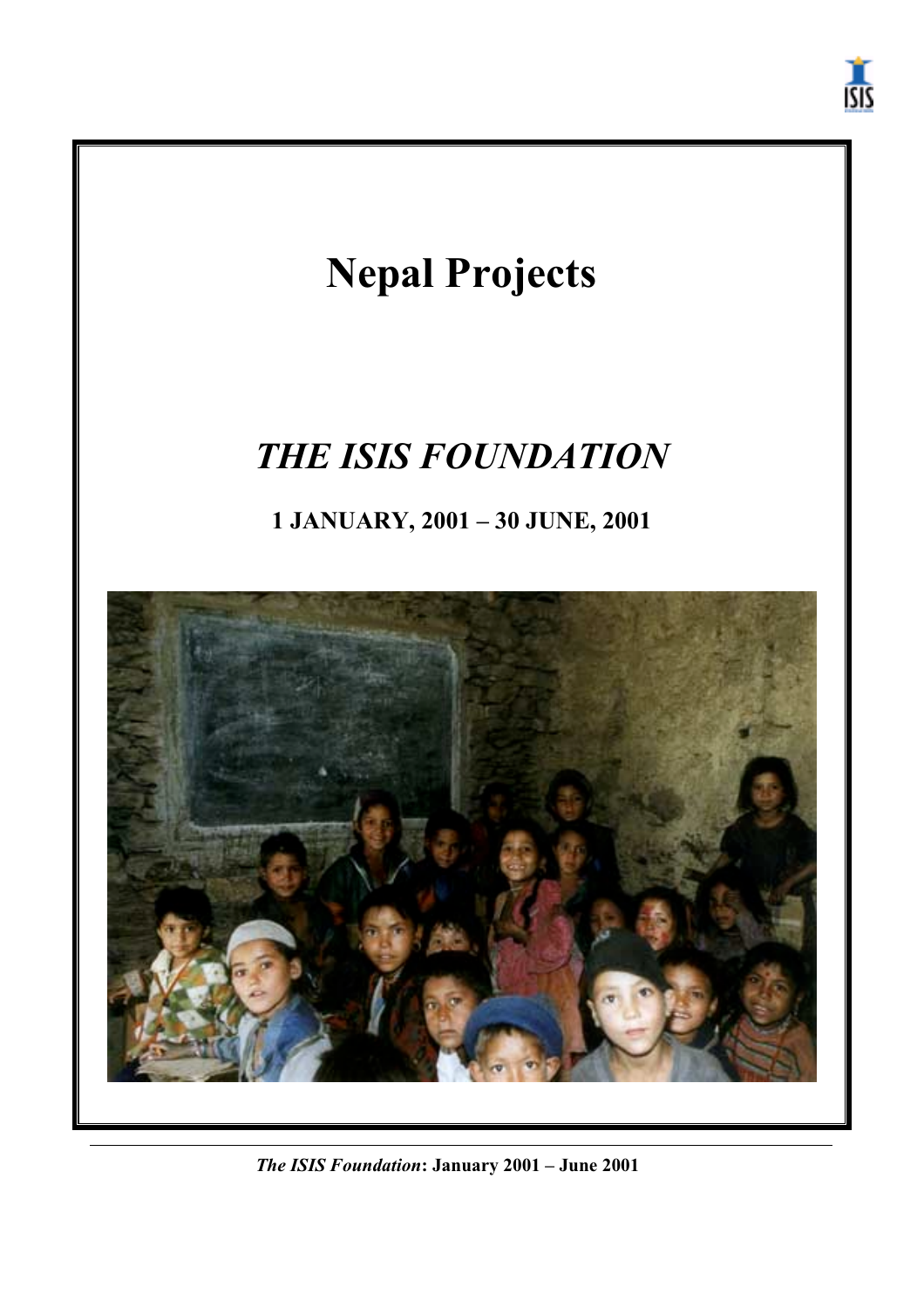

## **2.0 Nepal Projects**

Nepal is a beautiful country, perhaps best known in the West for its extraordinary Himalayan mountains. Lesser known are the difficulties faced by this nation; it has been a democracy for only 10 years, confronts massive economic issues, and is home to a population that live in real poverty in the cities, the lowlands, and the more remote mountain regions.



#### **2.1 Life in Humla**

We have been working in Nepal since 1998, focusing largely on health and education projects in Humla, a remote district in the North Western corner of Nepal. Humla borders Tibet, and as such has many villages that are Buddhist and inhabited by ethnic Tibetans. Lower down in the region, there are numerous villages which are primarily inhabited by Hindus.

Life for the Humli people is vastly different to life as we know it. There are no roads into the villages, and the main town of Simikot is only accessible by foot or by small plane. There is little or no cash economy in Humla, and people live largely by subsistence farming in extraordinarily difficult terrain.

"Living conditions… are extremely difficult. Houses are small, poorly ventilated, and unlit. Most are built in three stories, with domestic stock kept in rooms on the lowest level, the main room (for cooking, eating and sleeping) and storage rooms on the middle level, and storage rooms (for hay and equipment) above... The main room may have a wood floor, but is often made of hardened mud… and is centered on the cooking fire. There may be one small window in this room, but most light comes from the fire and a hole in the flat roof above it… generally this room is extremely smoky, and with the fire burning it is impossible to stand without significant eye and lung discomfort…

Most villages are very crowded, with houses built on top of each other on hillsides, and little space in between. In some villages, it is possible to walk from one end to the other without leaving the flat rooftops. Trails in between houses are often deep in mud and always littered with garbage and human excrement… "

Haddix, 1999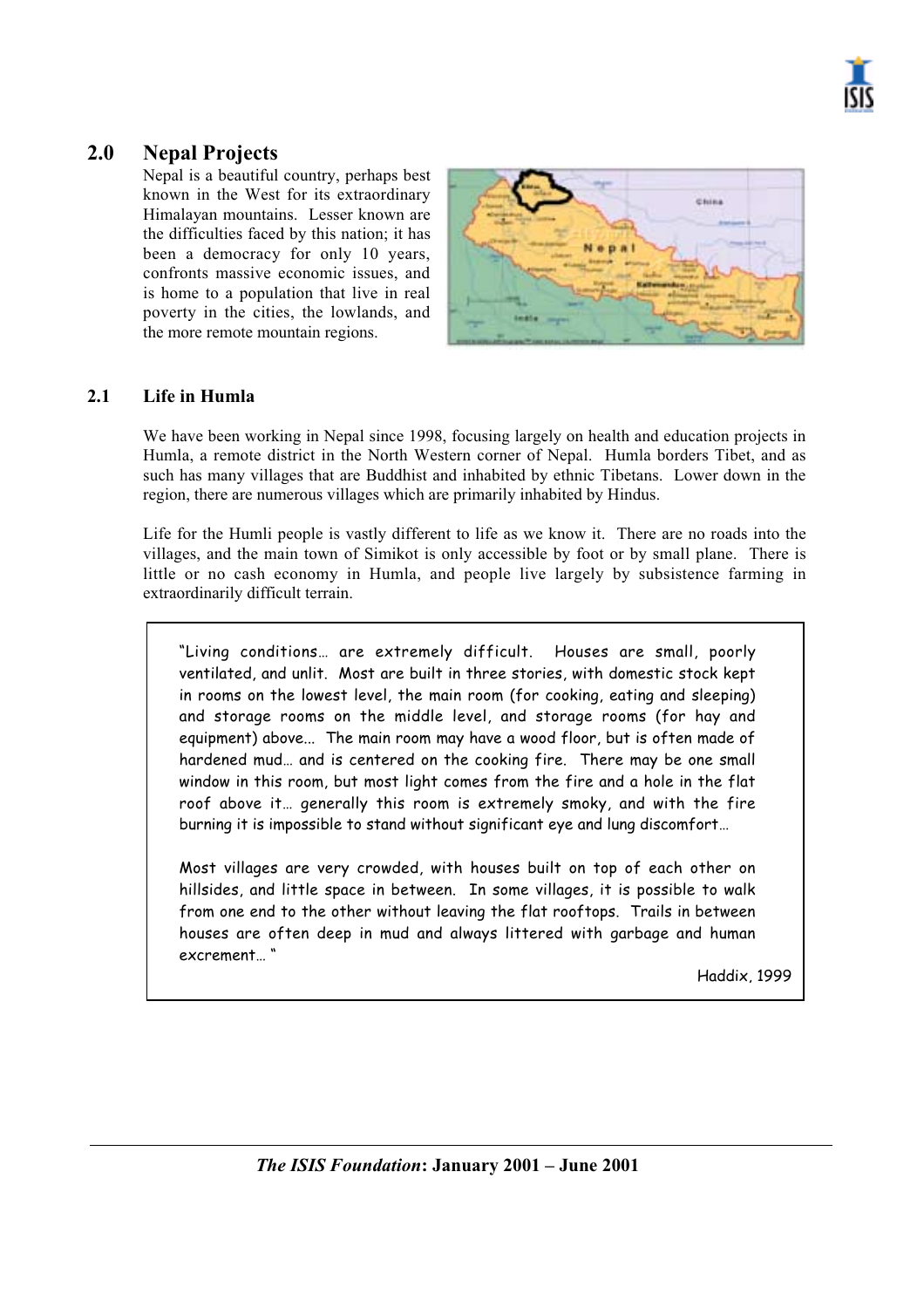

#### **2.2 Political Climate**

Not only is Nepal geographically very difficult to provide services to the people, it is also struggling against the tide in terms of its history of political instability.

As we mentioned in our last report, there have been major political issues that have adversely affected our projects in the country. This situation has not resolved and has in fact worsened. As of the time of publication of this report, the Nepali Prime Minister has resigned; there has been a tragedy in the Royal family with 11 members being killed in a reported family feud; and the Maoists - the communist group which has substantial support in the rural and mountainous regions - are stepping up their efforts to declare a republic in the mountains and/or alter the political structure of the country.

Our response to this crisis has been to try to establish means by which we can continue to be of assistance to the people of Humla – one of the poorest mountainous regions in the country – whilst safeguarding our staff and strategic partners. We are expanding our operations into Kathmandu, which is as yet somewhat peripheral to the political battles being fought primarily in the mountains.

#### **2.3 The Health of the Nepali People**

Nepal has a government system of health care which struggles to provide health services to people in remote regions. The system is inefficient, with money often not reaching those who need it most. Health Posts in the mountains are often non-functioning, unless supported by nongovernment organisations.

In Nepal: For every 100 000 live births, 55 babies will die. For every 1 000 mothers giving birth, up to 15 will die. 126 children will die before their fifth birthday. Nepal is only one of two South East Asian countries not to have achieved success in at least one of the five criteria for eliminating neonatal tetanus. Malnutrition is associated with 54% of all childhood deaths, and the level of malnutrition is the same as it was 25 years ago. WHO estimates that nine of the twenty one million population live in absolute poverty. World Health Organisation (WHO), 1996 & 1998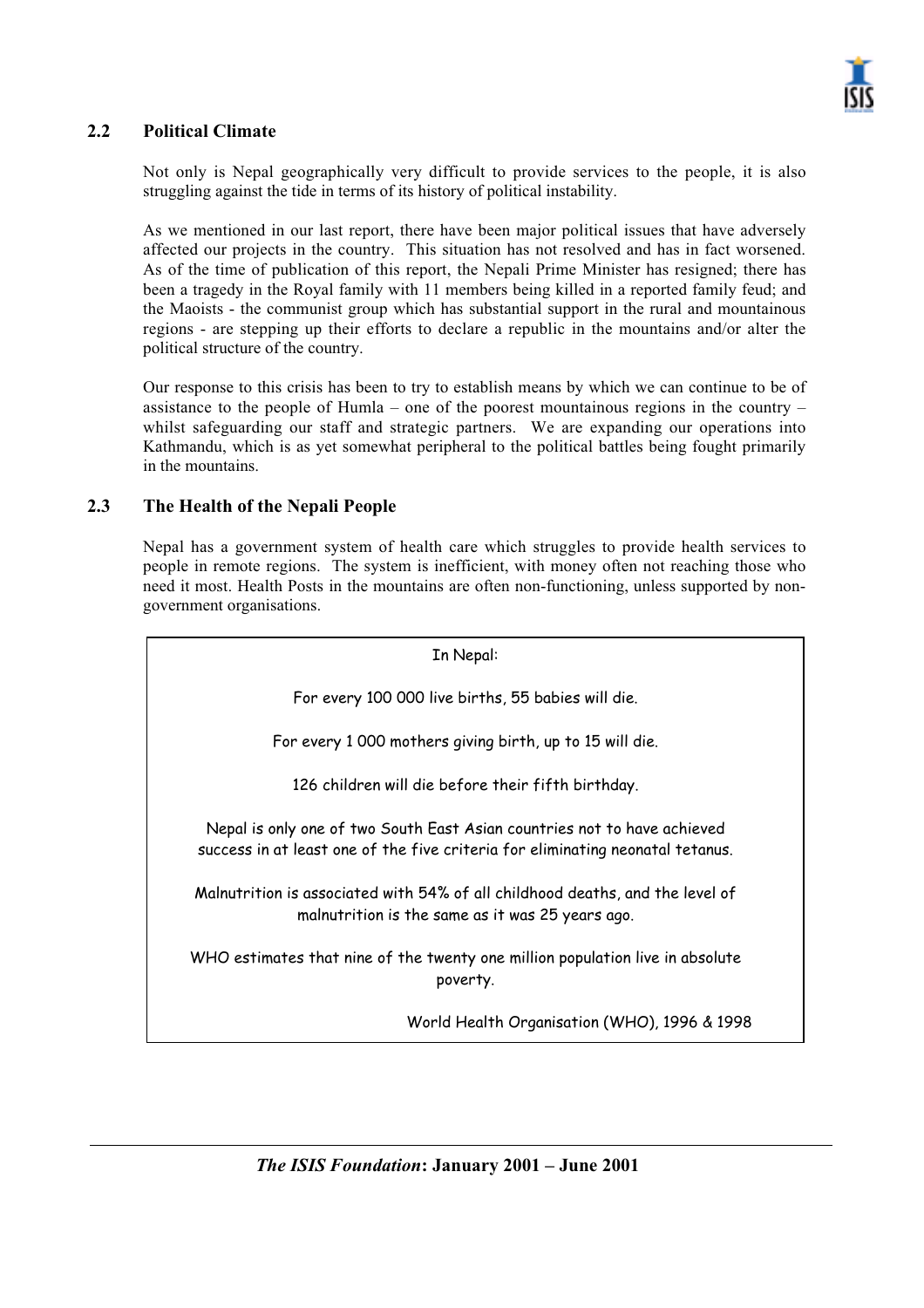

#### **2.4 Project Progress: January 2001 – June 2001**

Despite the difficulties mentioned above we have undertaken a number of initiatives in Nepal in the last six months in partnership with USC Canada-Nepal (USCNN), the local NGO that we work with in the Humla region. They include the following:

• Conducting an Obstetrics and Gynaecological Surgical Camp via the International Nepal Fellowship. The camp was held in Simikot, the largest town in Humla, where close to 500 women attended for treatment.

> "Patients came mainly from the North of Simikot, some having travelled four days to get to the hospital… some of the main reasons for attending (the camp) were pregnancy, primary and secondary infertility, pelvic pain, epigastric pain, renal conditions, vaginal discharges and prolapses, and abnormal bleeding… in total 43 operations were performed…"

> > From Ellen Findlay, INF Report on O. and G. Camp, May 2001

- Provision of emergency assistance to children in Thehe and Syanda, where an outbreak of measles and dysentry was threatening the lives of thousands. We funded medical support to around 700 children; it is estimated that around 200 of these children would have likely died without this help.
- Provision of emergency assistance to one man suffering from tuberculosis, to airlift him from the mountains to a hospital which was able to treat him effectively.
- Training 163 health workers and healers in three villages (Chhipra, Syanda, and Baragon), where they were provided with information in relation to health programs and also asked for their feedback on the needs in their villages. Around 50% of the participants were female, a real achievement in a country where women are seriously marginalized.
- Training 15 government and non-government agency workers in Simikot in health related issues, and seeking solutions that were culturally appropriate. Part of the purpose of this workshop was to promote better linkages between the various groups, which was achieved.

"The participants shared the major health problems, its causes like poor sanitation, lack of safe drinking water, malnutrition etc., and their impacts in developments. The workshop became successful in developing coordination linkage with other line agencies and implement health programs effectively and delivers health services smoothly…"

USCCN Project Report to The ISIS Foundation, June 2001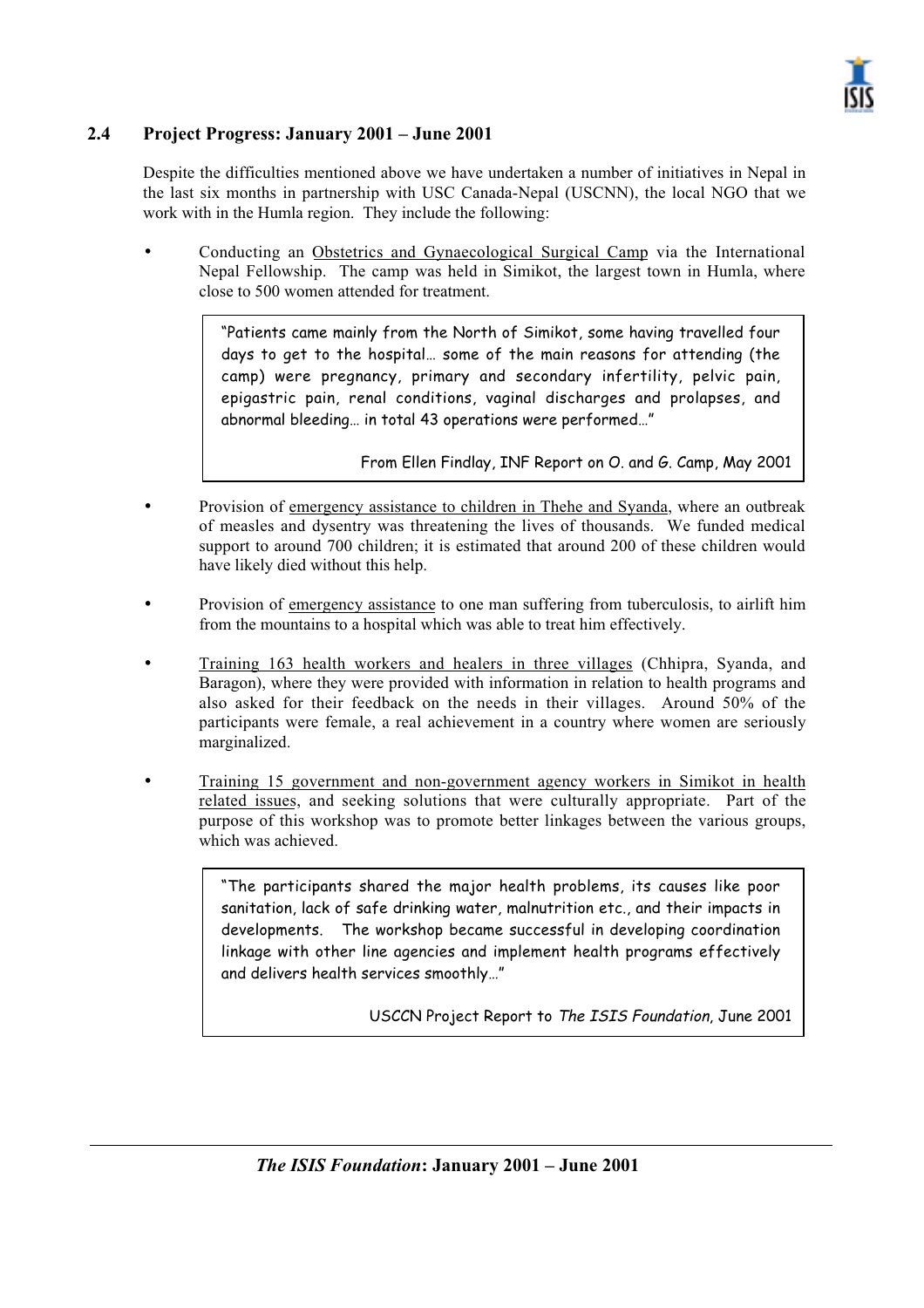



1. Obstetrics and Gynaecology Surgical Camp, INF, May 2000 2. The transporting of equipment and the camp itself.



*The ISIS Foundation***: January 2001 – June 2001**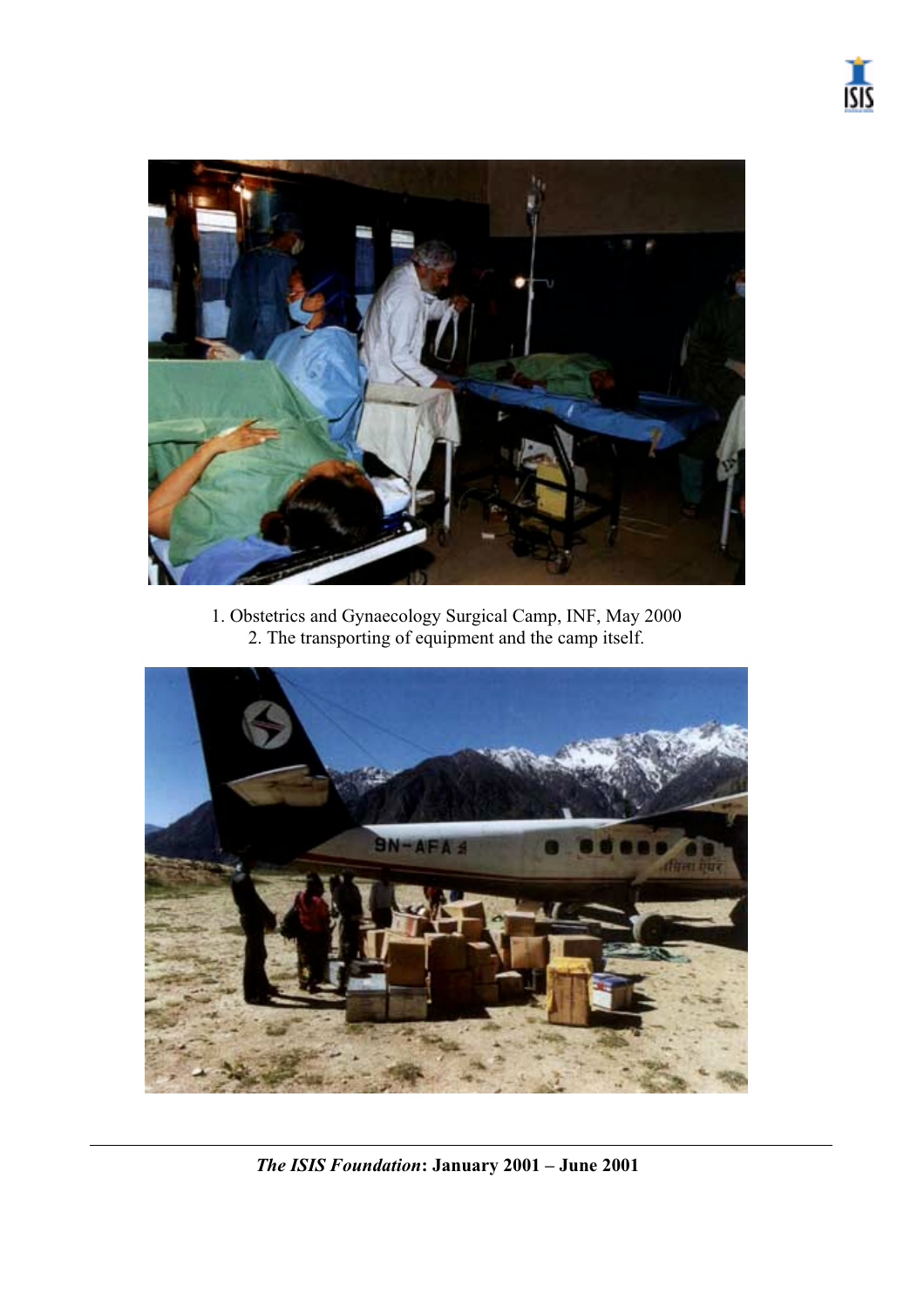- Opening the Yalbang School, which has been rebuilt by *The ISIS Foundation* in partnership with the local community over the last eighteen months. Eighty-five children are now able to attend primary school.
- In late June 2001 we opened our first office in Baluwatar, Kathmandu, based at the office of one of our strategic partners, USCCN. Dr. Kimber Haddix, the *ISIS* Nepal Country Manager, is currently in the process of establishing this office, along with an office in Simikot, Humla.

#### **2.5 New Strategic Partners**

In the last six months we have developed our relationships with three additional non-Government organisations in Kathmandu. Our objectives in doing so are to (i) provide a base from which we can add to our work already in progress in Humla, (ii) ensure that we are able to continue assisting the people of Nepal despite political instability in the mountains, and (iii) broaden our role to include more of a focus on education, which we see as a vital component of ensuring effective health management in the longer term. We will be working with each of these organisations over the next year or two to enable us to see whether a long-term relationship is in our mutual interests, and to provide us with the opportunity to assess the relevance of their work to our overall goals. They are:

#### **2.5.1 Himalayan Medical Foundation**

The Himalayan Medical Foundation (HMF) operates health clinics from 11 monasteries in and around the outskirts of Kathmandu. It was founded (and is run) by Dr. Greg Rabold, from Colorado, who was inspired to assist monks in Tibetan Buddhist Monasteries after seeing the terrible suffering there in 1993.

"When HMF began, the issues Dr. Rabold faced were epidemics rather than isolated cases. Some of the epidemics he treated were tuberculosis, dysentery, scabies, and other severe skin infections… Dr. Rabold told me about a woman of 83 years who woke at 3 am and walked for four hours to the clinic so that she could be seen when the doors opened at 7 am… she had no money and did not think twice about the journey, she was simply grateful that at last she could be treated…"

Article in The Crestone Eagle, October 1999

In the next six months we will be funding the running costs of HMF's clinic at the Benchen Gompa monastery, which provides health care each year to over 5000 villagers, monks and nuns in Swyambunath.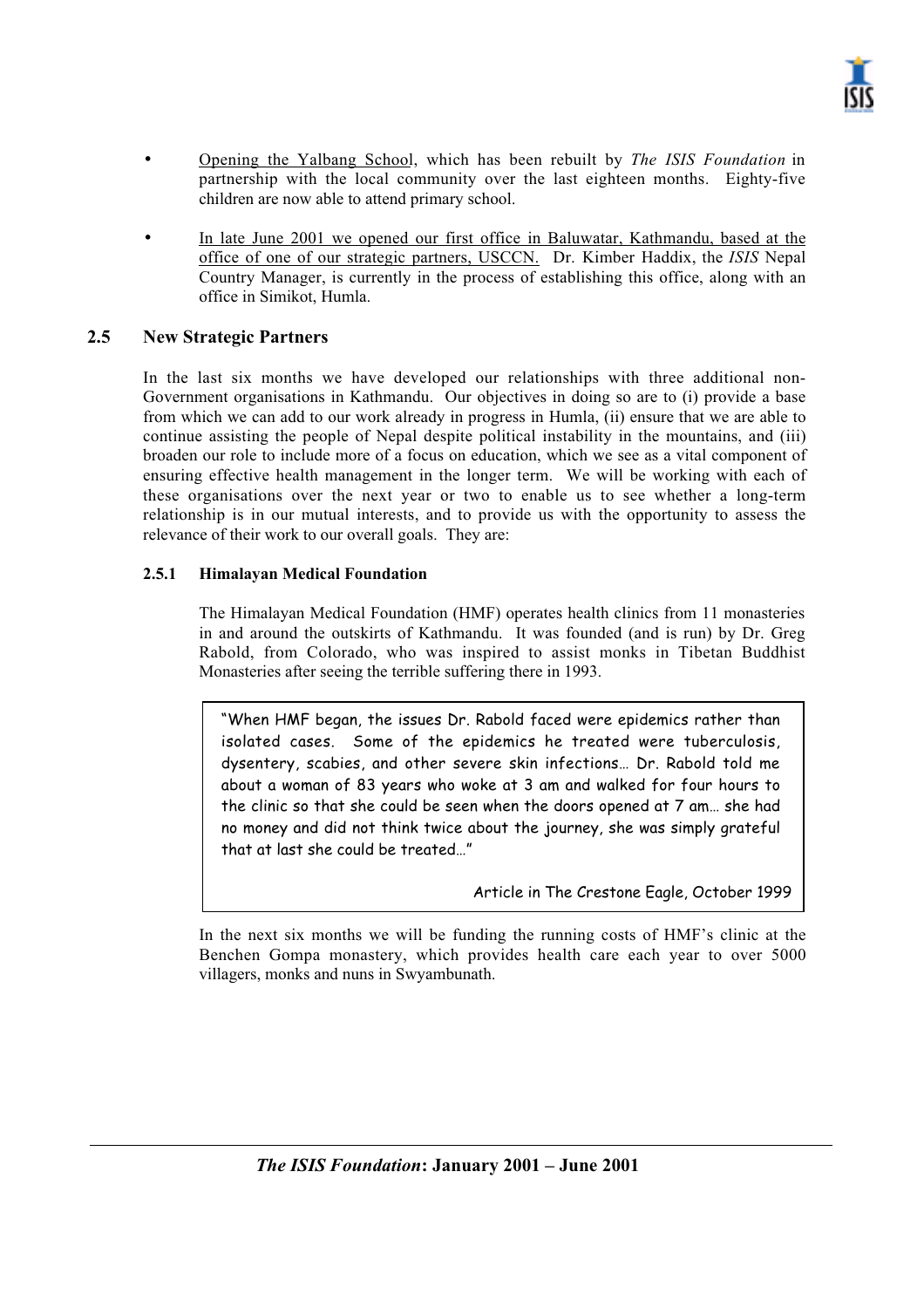



The new Yalbang School, Humla, Nepal



*The ISIS Foundation***: January 2001 – June 2001**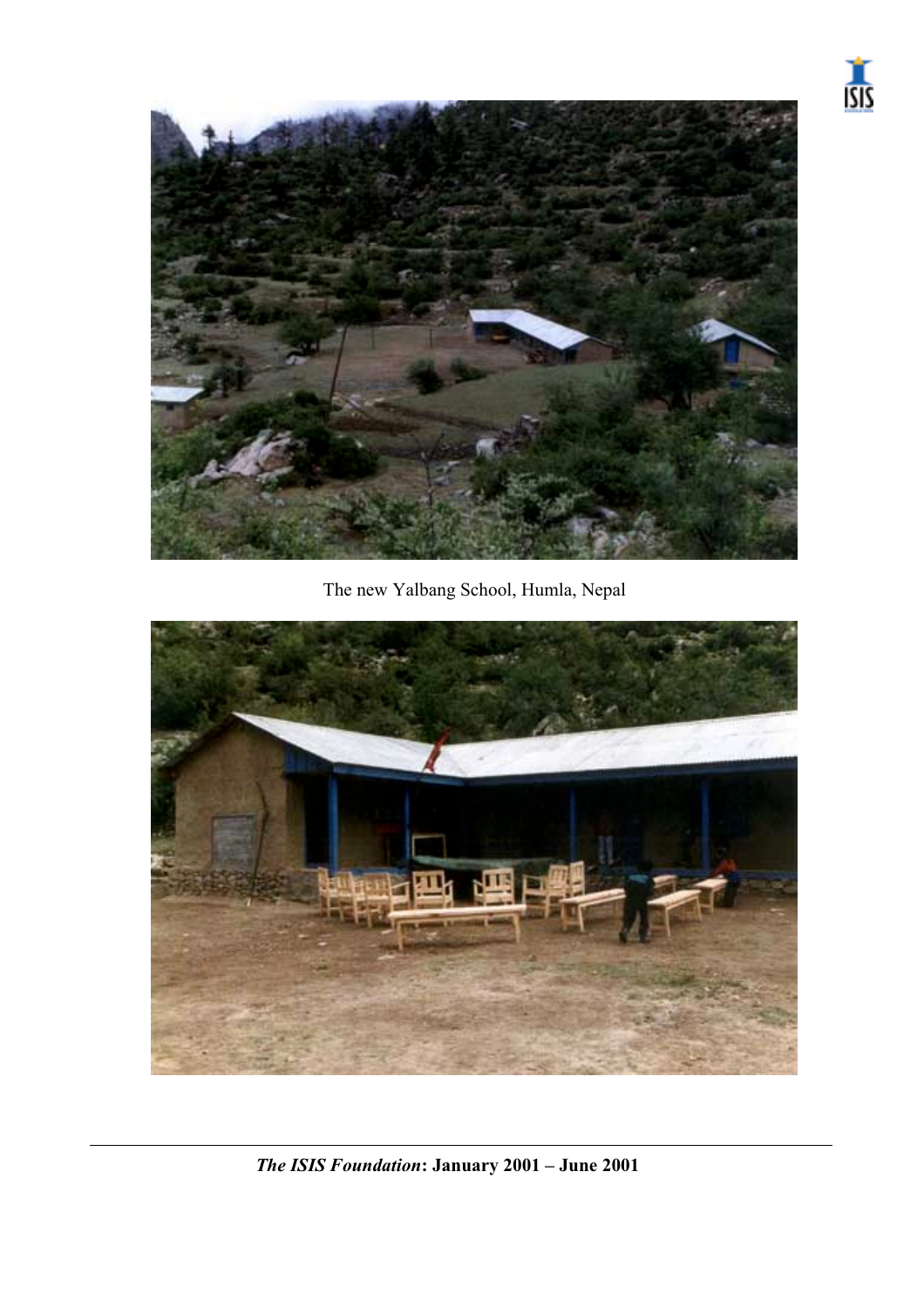

#### **2.5.2 Hands In Outreach**

Hands in Outreach (HIO) is a Kathmandu-based educational service provider. Two fulltime employees work in the capital of Nepal, assisting children and their families to access quality secondary education. They are managed by a voluntary, USA-based Board, and have an impressive 15 year history of achievement with disadvantaged children in the city. The Founders of *ISIS* have had a long association with HIO, having sponsored children with them since 1989.

HIO sponsors children to attend schools in Kathmandu, and keeps in touch with those children to ensure that their needs are met. The notes below on the life of one such young woman, Anita, gives some indication of the issues these children face:

"On either side of Anita's home is the area where water buffalo are slaughtered… the stench is palpable; the flies are everywhere… barefoot children play in the puddles, while another group with the help of an old woman sort pieces of plastic refuse for recycling… Anita's house is made of loose brick … the outside walls by the doorway are covered with dung patties all with a hardened hand print. We're met by Anita's father… he beckons us in to a windowless  $10 \times 14$  room with a hard packed red-dish earthen floor. There is a tattered rug in one area next to a single bed covered with rolled up quilts… one light bulb hang(s) from loose wires overhead….

Six people live here… Anita's father earns about \$ 50 a month as a driver for an Indian social club…. Despite the physical hardships of poverty, Anita's academic achievements are a wonderful affirmation of 'what can be', with a little help from outside and a lot of desire from within. Coming from the poorest of the poor her life could easily have taken a dramatically different path. Hopefully with her continued effort, college and a decent paying job may lie ahead…"

HIO Newsletter, Winter 2001

From September this year, we are helping HIO by funding the salaries of their two Case Workers, providing health assistance to children in need, and assisting travel to Nepal for Board Members to oversee the work of the agency.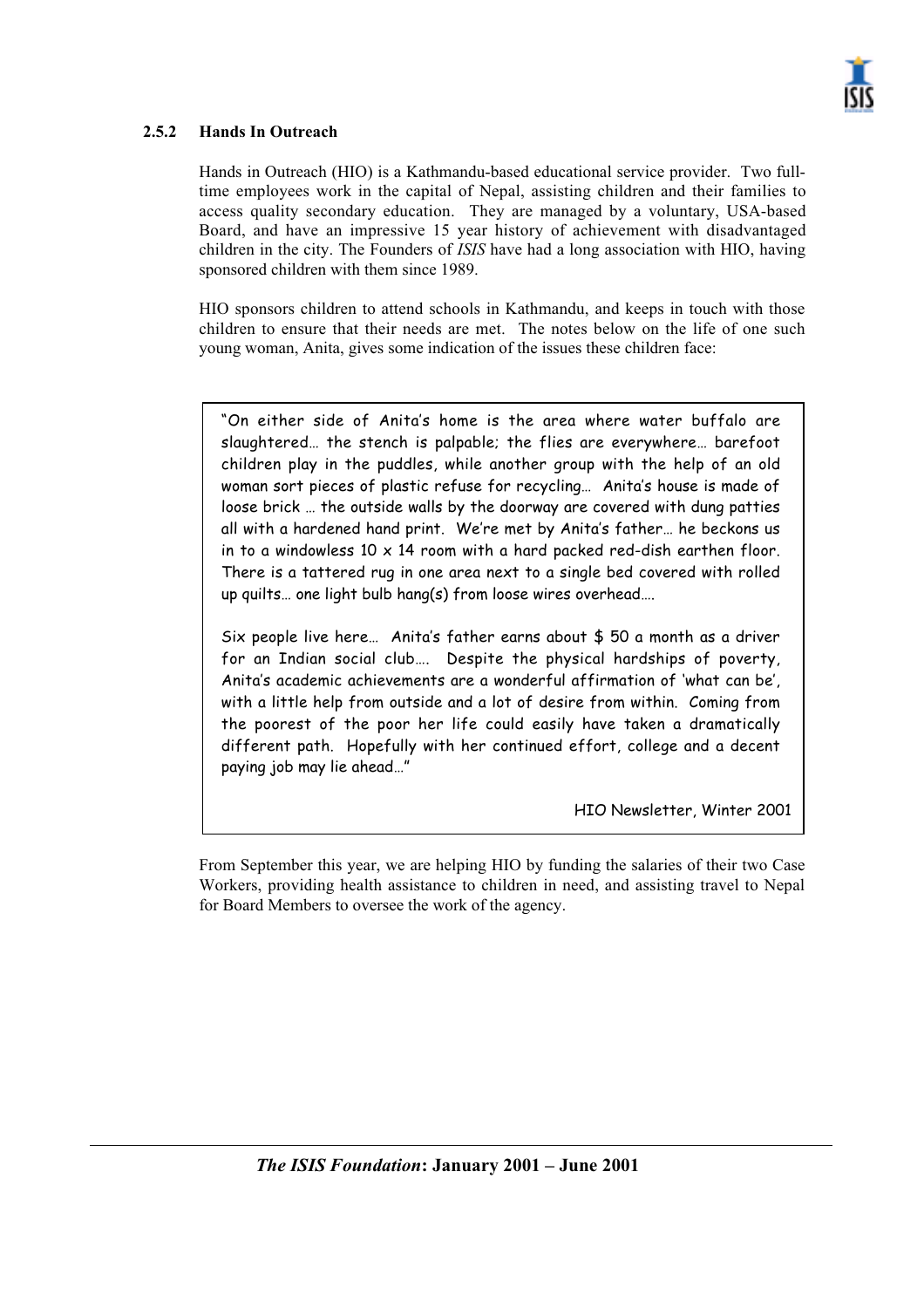

#### **2.5.3 Tashi Waldorf School and Teacher Training Program**

The Tashi Waldorf School in Kathmandu provides comprehensive early childhood education to around 40 children between the ages of 3 and 7. The School, based on Rudolf Steiner principles, also runs a Teacher Training program which is Steiner based and includes visiting lecturers from New Zealand, India, Austria, and the Netherlands.

We are assisting the Tashi Waldorf School to renovate their premises, to enable them to provide 20 further places for children at their kindergarten. We are also looking into a closer ongoing relationship with both the School and the Teacher Training program.

#### **2.6 Looking Forward: The Next Six Months**

The next six months for *ISIS* in Nepal are likely to be extremely busy.

In addition to beginning work with our new strategic partners, in partnership with USCNN we will be commencing a comprehensive health program in Humla which will include:

- (i) the building of a health post at Syanda, where both government staff and local healers can work with local people on health issues;
- (ii) the building of a school hostel at Chauganphaya, to provide residential accommodation for up to 80 children to attend school in the district;
- (iii) the structuring of formal baseline health studies in a number of villages in Humla, to enable us to accurately measure the effectiveness of our projects; and
- (iv) further research on primary health care in the mountains of Nepal, to develop program parameters which both *ISIS* and other agencies can use to ensure project effectiveness.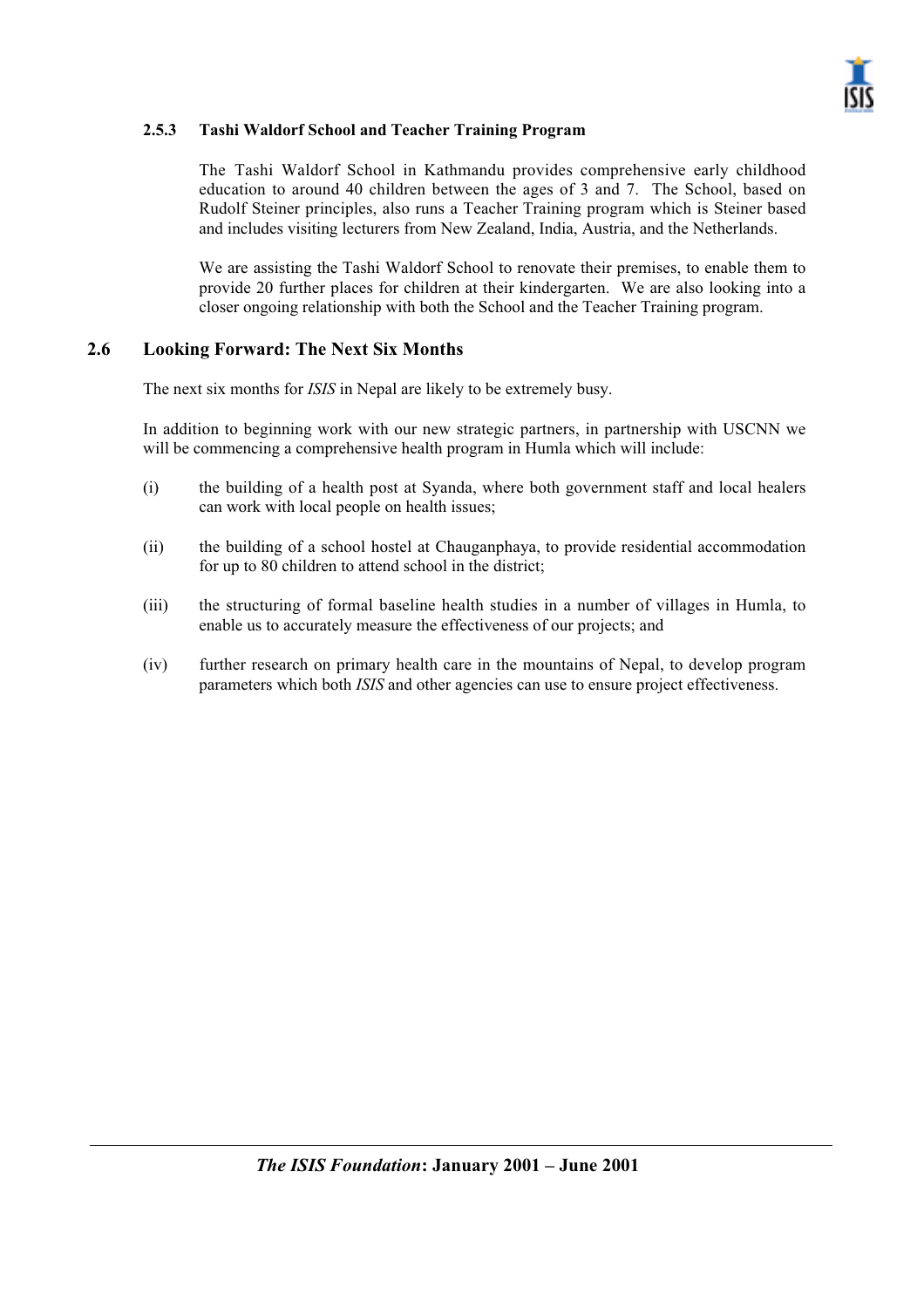

*The ISIS Foundation***: January 2001 – June 2001**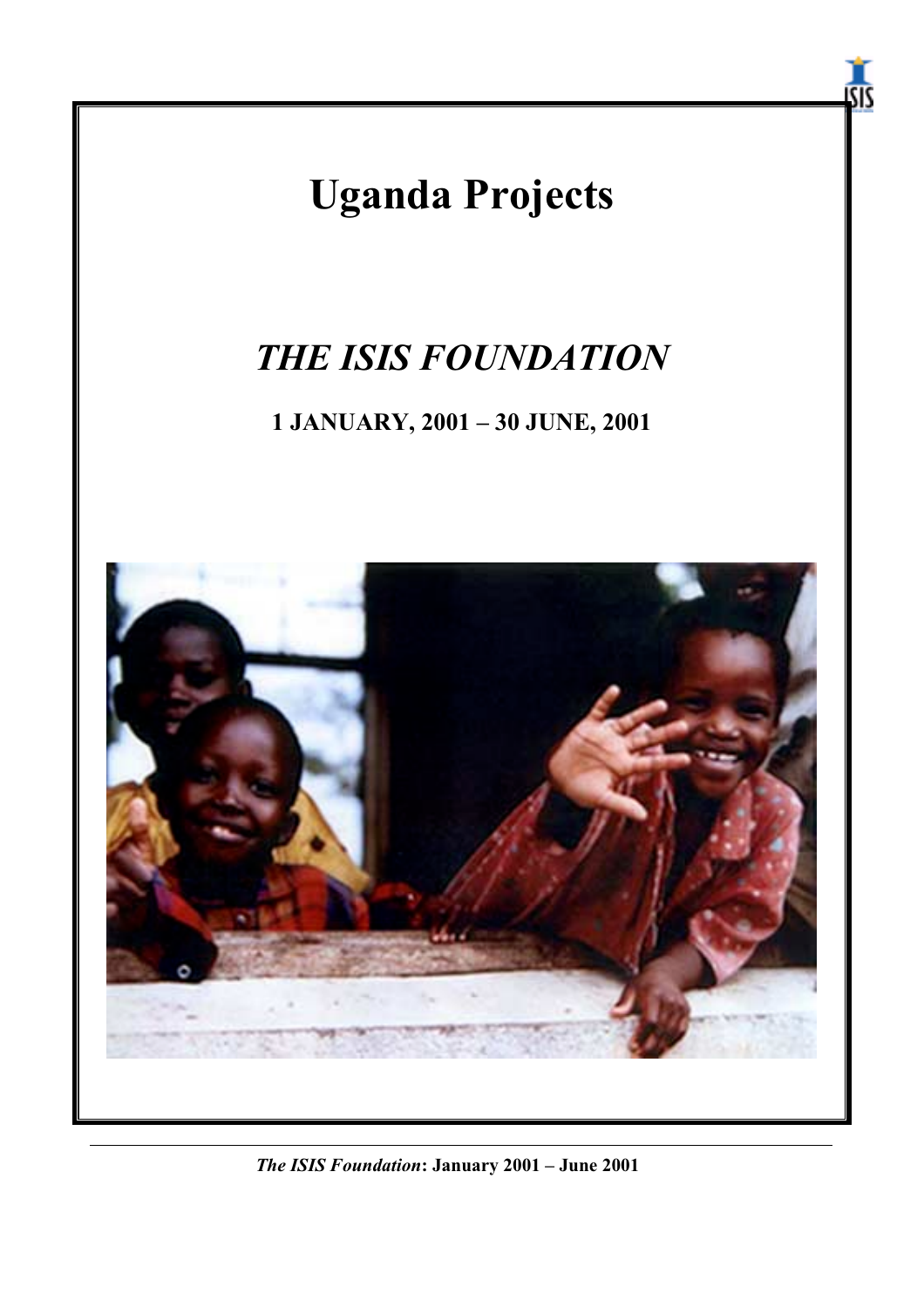

## **3.0 Uganda Projects**

#### **3.1 Background and Challenges**



Uganda is well known in the West, largely as a result of the horrors of the period when the country was run by Idi Amin and then Milton Obote. It is now more politically stable under the Museveni government, and has made huge inroads into solving the crippling economic, social, and personal havoc that resulted from those violent years. It is known to be one of the most advanced countries in Africa in terms of its response to the AIDS pandemic. Uganda now has a far more stable economy and is working towards provision of social services to its people on a massive scale. However the challenges are many, as some of the information below illustrates.

#### **3.1.1 HIV/AIDS**

Uganda has a population of around 20 million people; the Ugandan Government AIDS Control Programme has estimated that there are around 3.4 million Ugandans living with HIV/AIDS, although it has been suggested that this may underestimate the actual number by a factor of three (Tumwebaze et.al., 1993).

AIDS has taken hold in Africa for a plethora of reasons. Some of the factors which add to the complexity in dealing with both prevention and treatment include:

- Geographic it is very difficult to provide care to people in remote areas of the country, where travel is hampered by poor (or no) roads, there are few or no health care services within reach, and/or it is economically impossible for people to travel to health centers or hospitals.
- Macroeconomic treatment of people suffering from HIV/AIDS is expensive. In a country which can only spend around \$ 5 per person on health care each year, the private and non-government sector needs to play a large role in assisting with expensive treatments, such as those required for HIV/AIDS.
- Microeconomic it is estimated that, during the Obote era in Uganda, people earned on average one third of the money they needed for subsistence living. In such dire circumstances, the exchange of sex for economic security became rife. In addition, the price of condoms is still beyond the capacity of those on rural incomes.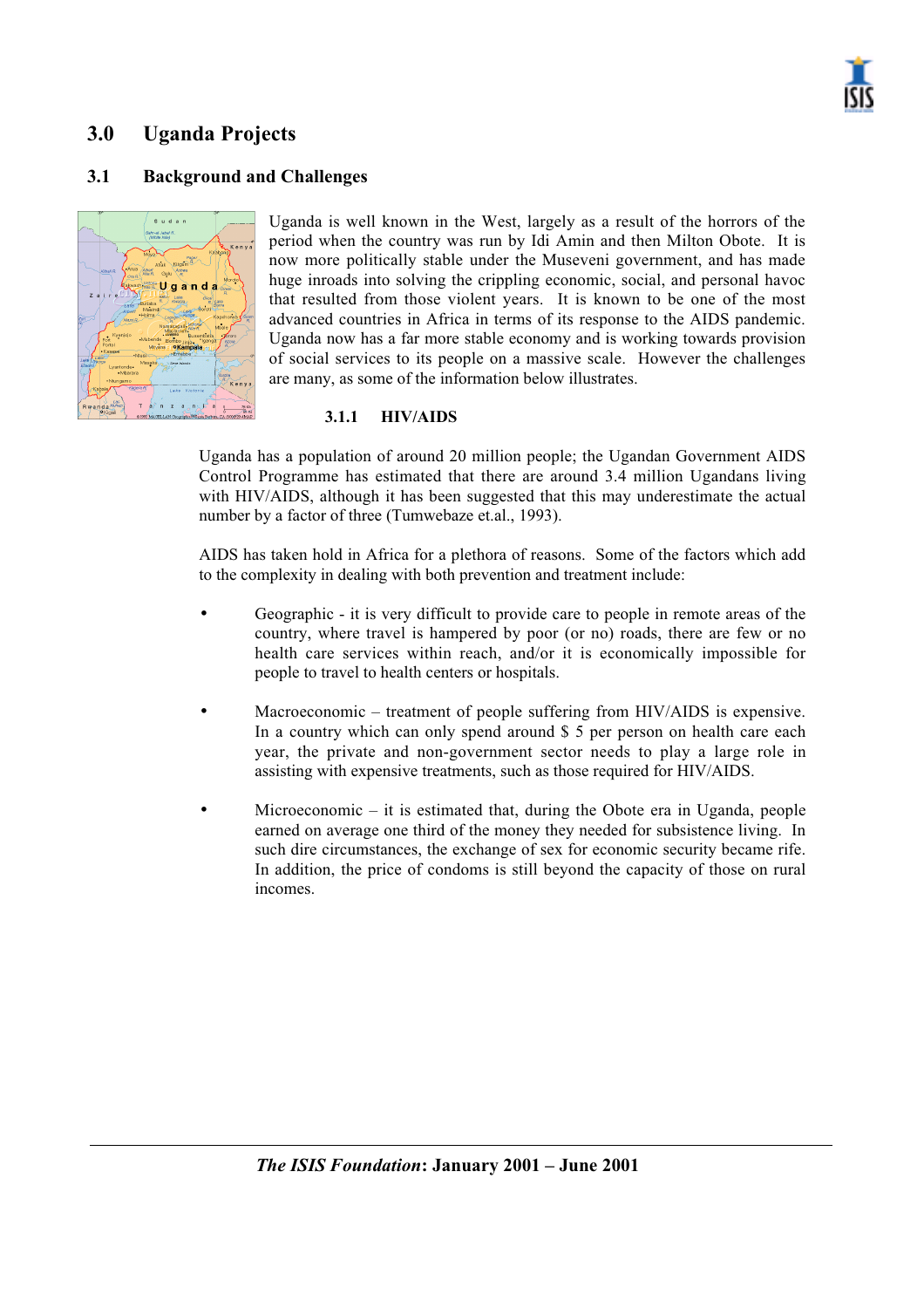

- Cultural there are some cultural issues which mean that prevention of AIDS is markedly difficult:
	- - Rural women in Uganda are a disempowered group, with a very high rate of HIV/AIDS.
	- - Women's lower levels of education and literacy has made it more difficult for them to receive knowledge about the disease from posters and the printed media, a method which has been shown to be successful for education of men. Similarly, school education programs tailored for the needs of adolescents have not been able to target girls, as only 26% of girls attend secondary school (Marcus, 1993).
	- - Historically, people have been able to obtain antibiotics for sexually transmitted diseases without visiting a health care center, and thus avoid the stigma associated with divulging symptoms (Ogden & Bantebya-Kyomuhendo, 1996). This practice has thus discouraged early diagnosis and treatment of HIV/AIDS.

#### **3.1.2 Mothers and Children**

Our focus in both Nepal and Uganda has largely been on interventions that will assist mothers and babies. In part this is due to our own vision of communities that can support and nourish these two groups, but is also a result of the fact that women are one of the most disadvantaged groups in these societies. But it is also the case that the statistics on the mortality of mothers and babies is a startling reminder that there is much that still needs to be done:

"Women undergo an average of 7 births by the end of their child bearing years… mortality estimates for the mid-1990's indicate that 600 – 1000 rural mothers die for every 1000 births…

… For every thousand children born alive in Uganda, 122 will die before they reach their first birthday…

… Before their fifth birthday, 203 will die."

Wamai and Barton, 1994

A sobering statistic from Dr. Nick Wooding at Kiwoko hospital:

"In one year 1.5 – 2.7 million children under 5 die from malaria in Africa. This would be like 7 jumbo jets full of children crashing every day."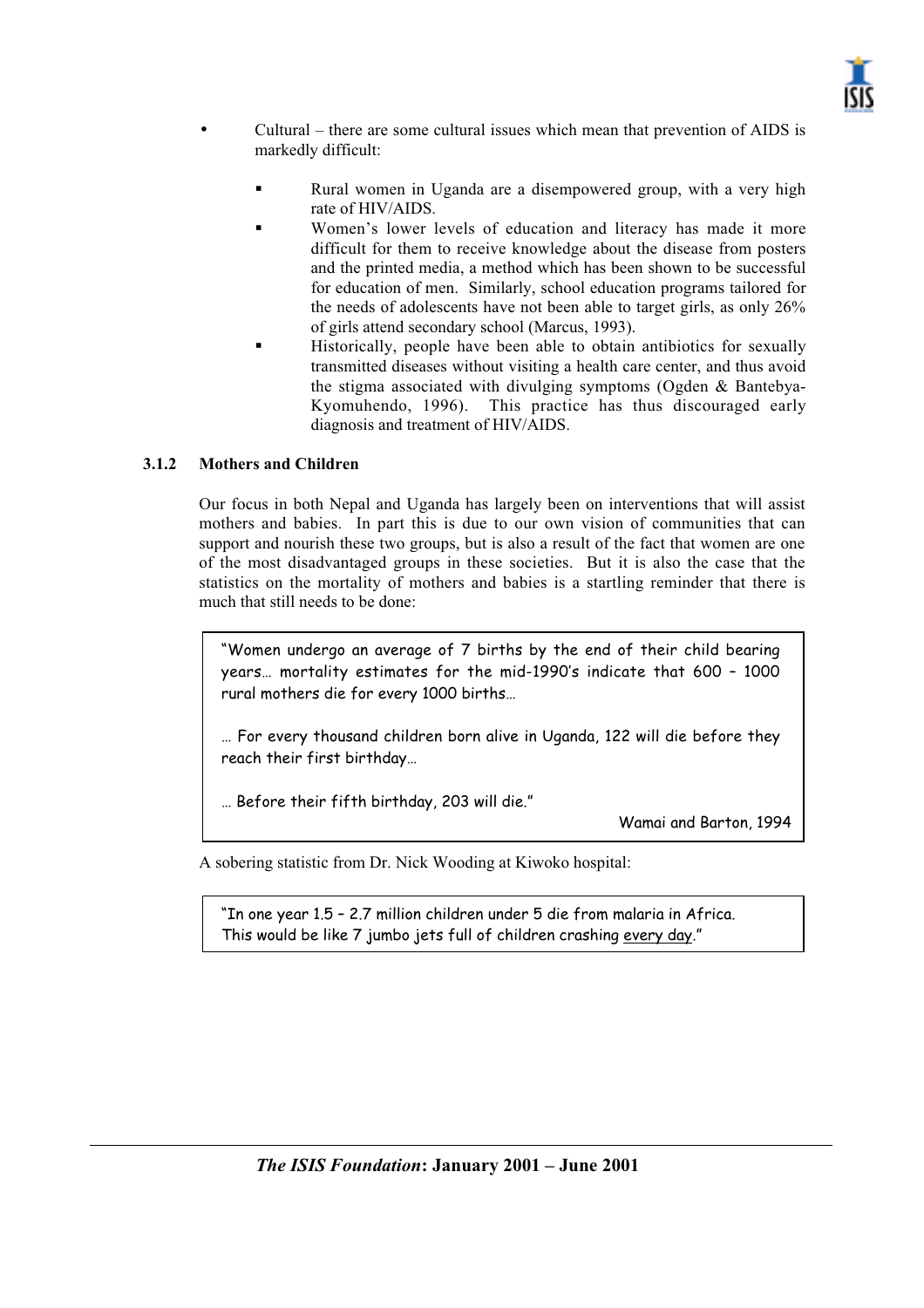

#### **3.1.3** *The ISIS Foundation* **and the Kiwoko Hospital**

In Uganda, we have partnered with a local hospital to assist mothers and babies in the country. Kiwoko Hospital was founded by a Christian Missionary, his wife, and three children in 1989:

"Few areas of Uganda have a more tragic story to tell than the area of green and fertile farming land north of Kampala, known as the Luwero Triangle. In the tragic war of retribution that bloodied the years of the Obote regime in Uganda, the area was systematically destroyed. In this grim climate, Ian Clarke, a Christian doctor from Northern Ireland, came to visit Luwero. He opened a clinic on the steps of a bullet ridden church. The floor of the church is his operating table, and in the doorway the local pastor, ironically named Livingstone, dispenses the drugs."

From Kiwoko Hospital website: www.kiwoko.co.uk

Kiwoko Hospital, on a budget of around  $\text{\pounds} 250\,000$  each year, services approximately half a million people in the Luwero triangle, an area roughly half the size of Northern Ireland. In 1999, they:

- Treated 22 769 outpatients
- Treated 5 665 inpatients
- Undertook 1 672 operations
- Helped 525 people in their eye clinic
- Delivered 1 006 babies
- Undertook 978 dental procedures

They have 6 doctors.

#### **3.2 Project Progress: January 2001 – June 2001**

The major achievement in the last six months has been the completion of the Special Care Baby Unit, known to all as the SCBU (Neonatal Intensive Care Unit), at the hospital. This project was initially overseen by Nola Henry, an Australian Nurse working with *ISIS* who worked with the hospital in late 2000 to get protocols established, equipment in place, and the building on the move.

Once the building was complete, one Nurse and two Midwives were hired to staff the SCBU, and *ISIS* organised for two specialists to visit Uganda and provide training to these staff and others.

Dr. Lizette Pieterse, a Paediatrician, ran training during the days and evenings. One of the most popular subjects was the notion of kangaroo care: the health advantages of caring for infants by carrying them in a 'sling' on the front of the mother's body. This concept was new to many mothers, and staff at the SCBU are now knitting slings to assist in encouraging mothers to care for their babies this way. Lizette also met daily with the Doctors at the hospital to discuss medical management of various conditions that they see regularly in children coming to Kiwoko, such as the treatment of sepsis (infection). She was consulted on a daily basis to see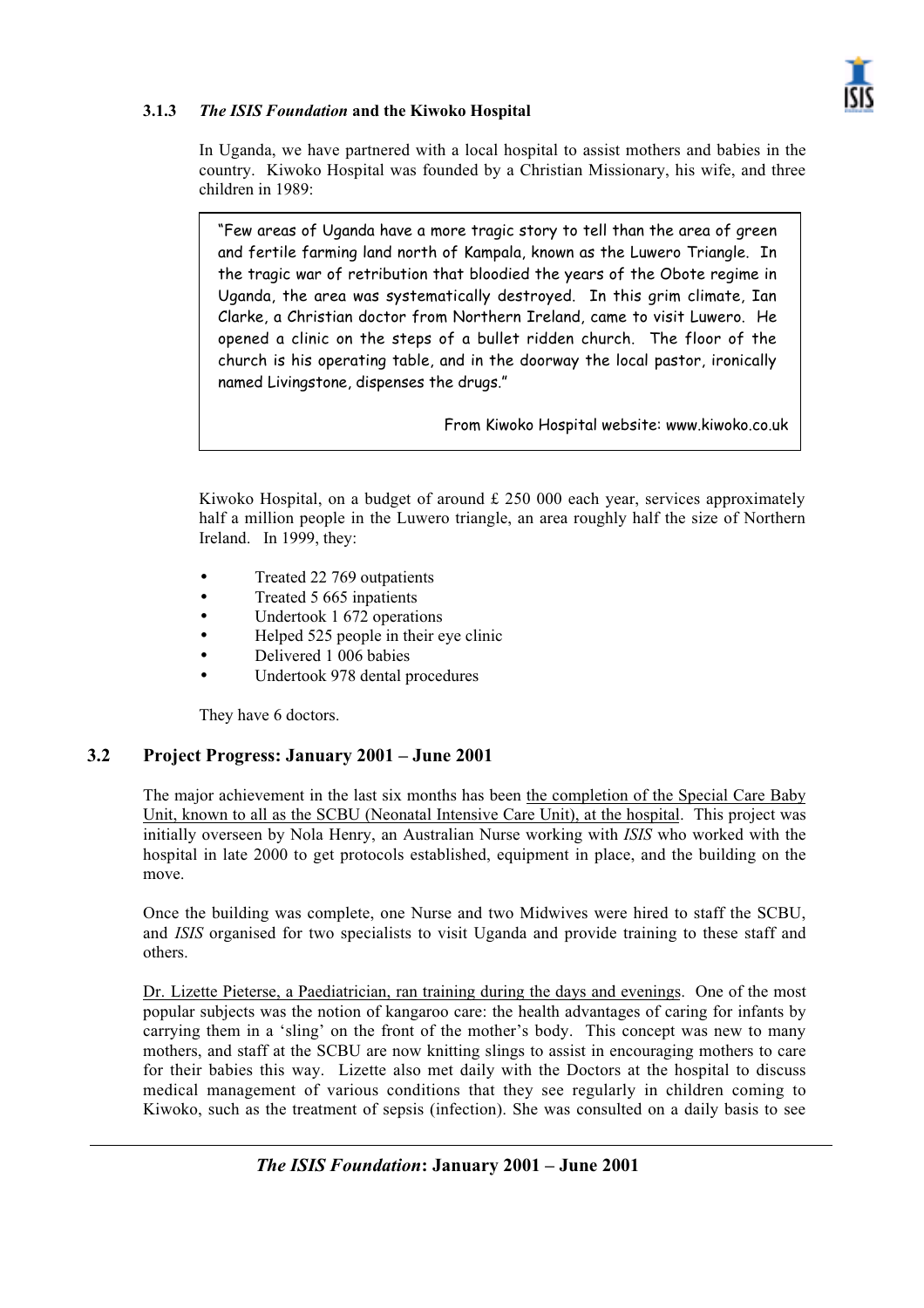

infants with various conditions, including prune belly syndrome, neonatal tetanus, and the resuscitation of low birth weight babies.

Debbie Anzalone spent many months organising equipment for the unit, and arrived in Uganda in March followed closely by the delivery of two incubators. She found that the incubators were very useful, as was the baby linen she brought. Prior to this, mothers had been using their scarves to provide their babies with nappies, which meant that premature babies were constantly wet and cold; this is a real problem as thermoregulation is vital in low birth weight babies. The incubators are equipped with a special feature; they have a probe which can be attached to the skin and the incubator can be set to maintain the infant's temperature accordingly. Deb trained staff in their use, along with training on other equipment such as auto blood pressure machines and cardio-respiratory machines.

Deb met with the SCBU team daily to discuss the operations of the Unit. They worked together to trouble shoot, develop lists of equipment still needed there, and discussed emergency access and the future of the unit.

"(staff in the SCBU)… are a great group and I have every bit of confidence that they will do well. We spent many days meeting with them and those in charge… working through staffing, emergencies, setting up the equipment and how to begin day-to-day operations. There is such enthusiasm and full cooperation. There is great excitement of the new staff to see it all being pulled together…"

E-Mail from Deb Anzalone to The ISIS Foundation, March 2001

During her visit in March Deb also ran Neonatal Resuscitation Training for 20 staff at the hospital, the knowledge of which is vital when working with these tiny patients. Thanks to her work both this year and last, Kiwoko Hospital is now one of only two hospitals in Uganda to have people certified in this program – she has now trained 45 staff there. She is a certified instructor for the course, (Neonatal Advanced Life Support), which was initiated by the American Academy of Pediatrics and the American Heart Association. There are six lessons: an introduction; delivery room guidelines; bag and mask ventilation; endotracheal intubation, and emergency medications.

"The staff are just as hard working as ever. They are eager for education, grateful for all we brought and full of smiles and hugs. We did the testing the next week and put in a long 14 hour day trying to get everyone through. We ended up getting set back as a 30 week old infant was born (about 1000 grams, by emergency caesarian) … we delayed the testing a bit while we stabilized the baby, putting in IV's, oxygen, and settling her into the incubator".

E-Mail from Deb Anzalone to The ISIS Foundation, March 2001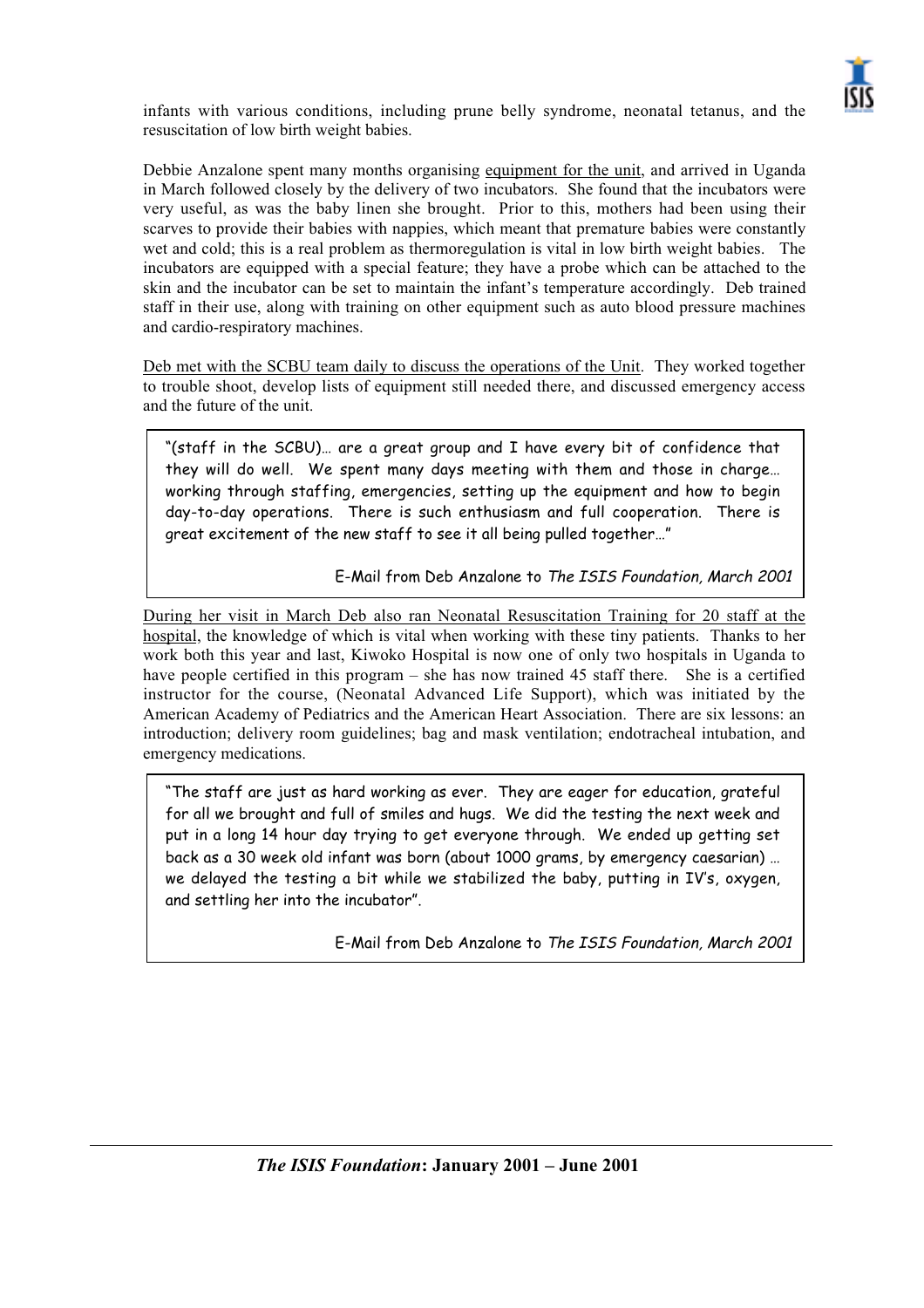



Debbie Anzalone conducting training at the Special Care Baby Unit, Kiwoko Hospital

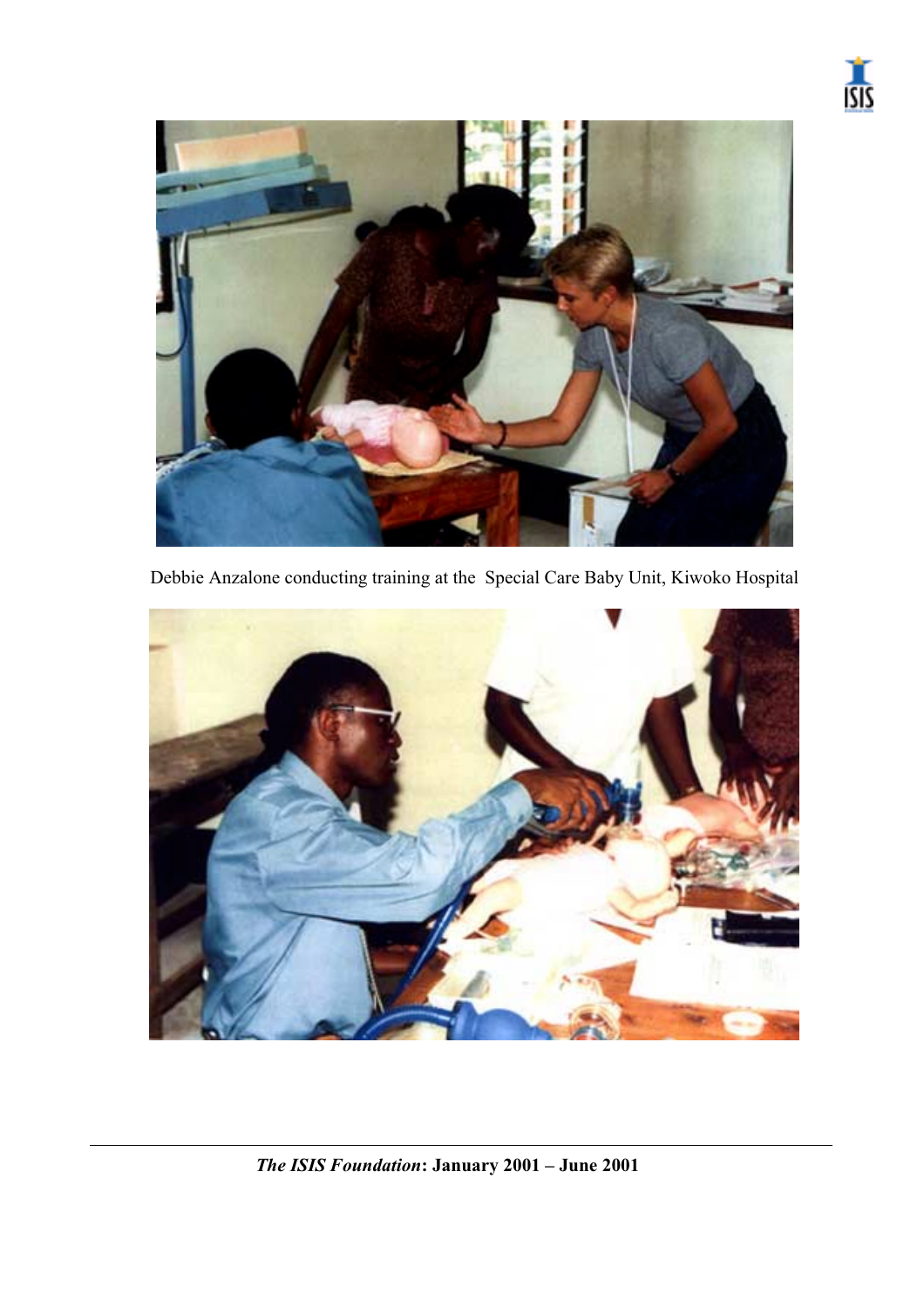

Dr. Nick Wooding outlined some of the challenges faced in the SCBU in his recent newsletter on the Hospital:

"Recently, Debbie Anzalone, a special care baby unit nurse from Seattle, came over to Kiwoko for a week to teach us about how to look after premature babies better and save the lives of those born after a difficult delivery. Often in Uganda (but not at Kiwoko!) the midwife will give up if the baby looks unwell, since experience has shown her that this baby has no chance. And after all, the mother can always have another baby…

On Debbie's first day here, and as she was setting up all her teaching materials, a mother was brought in who had given birth on her way to hospital. People have to wait for the shared taxi to be full before it will leave, and for poor people with no rural ambulance service, they have no choice but to wait, even if they are in labour. Eventually it left but that was too late for her. The baby was born but the umbilical cord had not been cut, so it arrived with the heart beating but it was not breathing. After much work the baby started breathing again. Unfortunately two days later it died… it has taught us that if this case will survive for two days the ones who are better off will definitely survive.

I saw the mother on the ward round the next day. She was crying. This was her first baby. I do not think she would want to be told she could always have another one. She was only 15 years old. Perhaps that is why the labour and birth were delayed, since her body still had to grow. Here is another tragedy, where only 14% of women use contraception, and sex education is illegal culturally so people learn from the media or by experimentation. Half of all 18 year olds already have a child, and it would be more if some grandmothers did not encourage them to use herbs for the equivalent of a back- street abortion."

Dr. Nick Wooding, Kiwoko Newsletter, April 2001

In the last six months we also provided direct assistance to the Kiwoko Hospital AIDS Care Programme, after we received a donation for this purpose.

The HIV/AIDS Program at the hospital is wide ranging and includes:

- training in the villages, for prevention and education;
- subsidising and providing treatment for sufferers;
- accepting referrals from home-care groups, when hospital treatment is needed;
- caring for AIDS orphans and those abandoned by their families, and;
- providing work for some of those who cannot afford treatment.

In the last six months, the *ISIS* House on the grounds of the Hospital was completed. This house enables us to provide accommodation for *ISIS* trainers and staff without placing too much of a burden on the hospital infrastructure.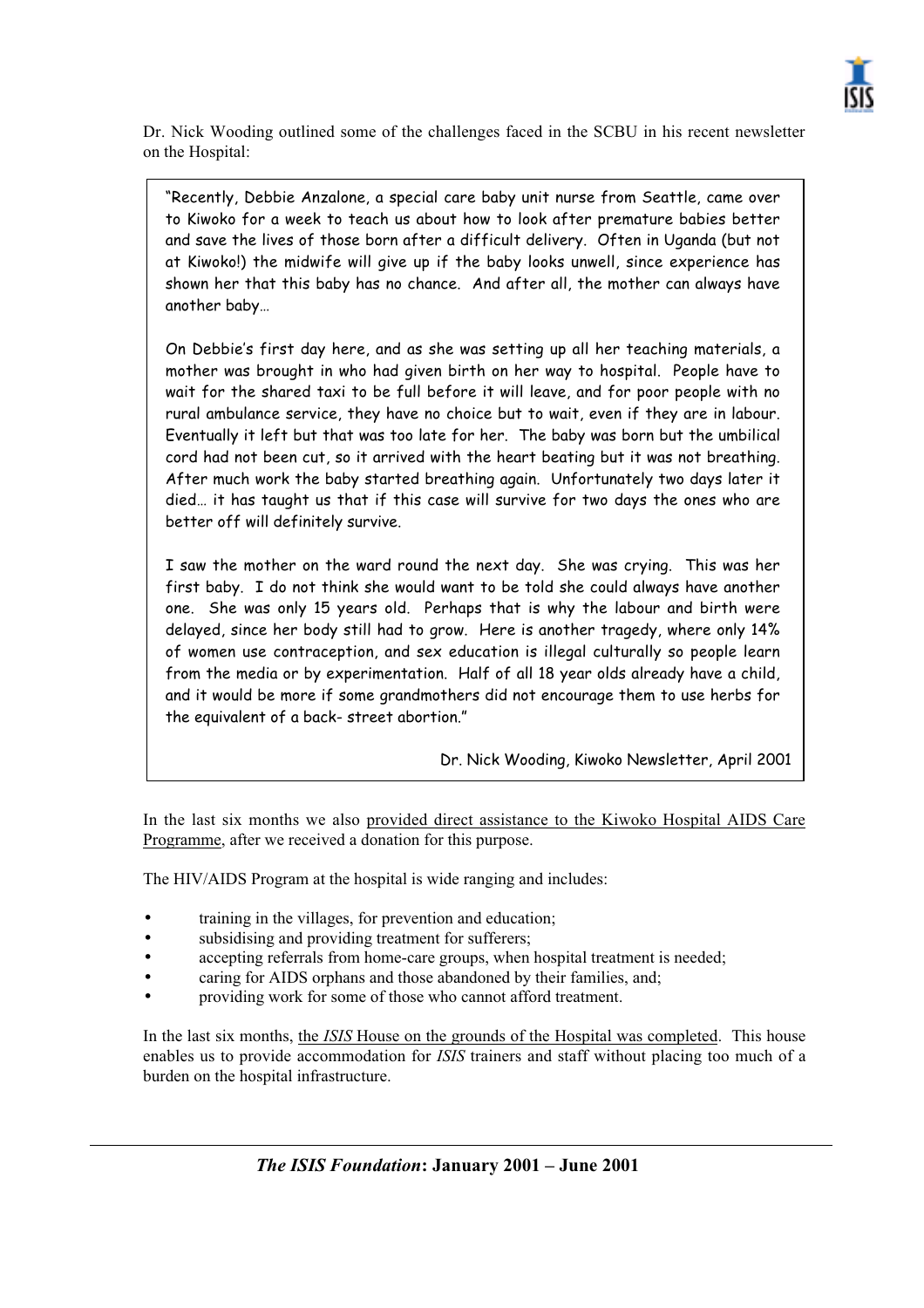



- 1. A Mother and her child, Kiwoko Hospital, using one of the new incubators.
- 2. Dr. Nick Wooding (Kiwoko Hospital) and Mr. Martin Brennan (USA Ambassador) opening the Special Care Baby Unit



*The ISIS Foundation***: January 2001 – June 2001**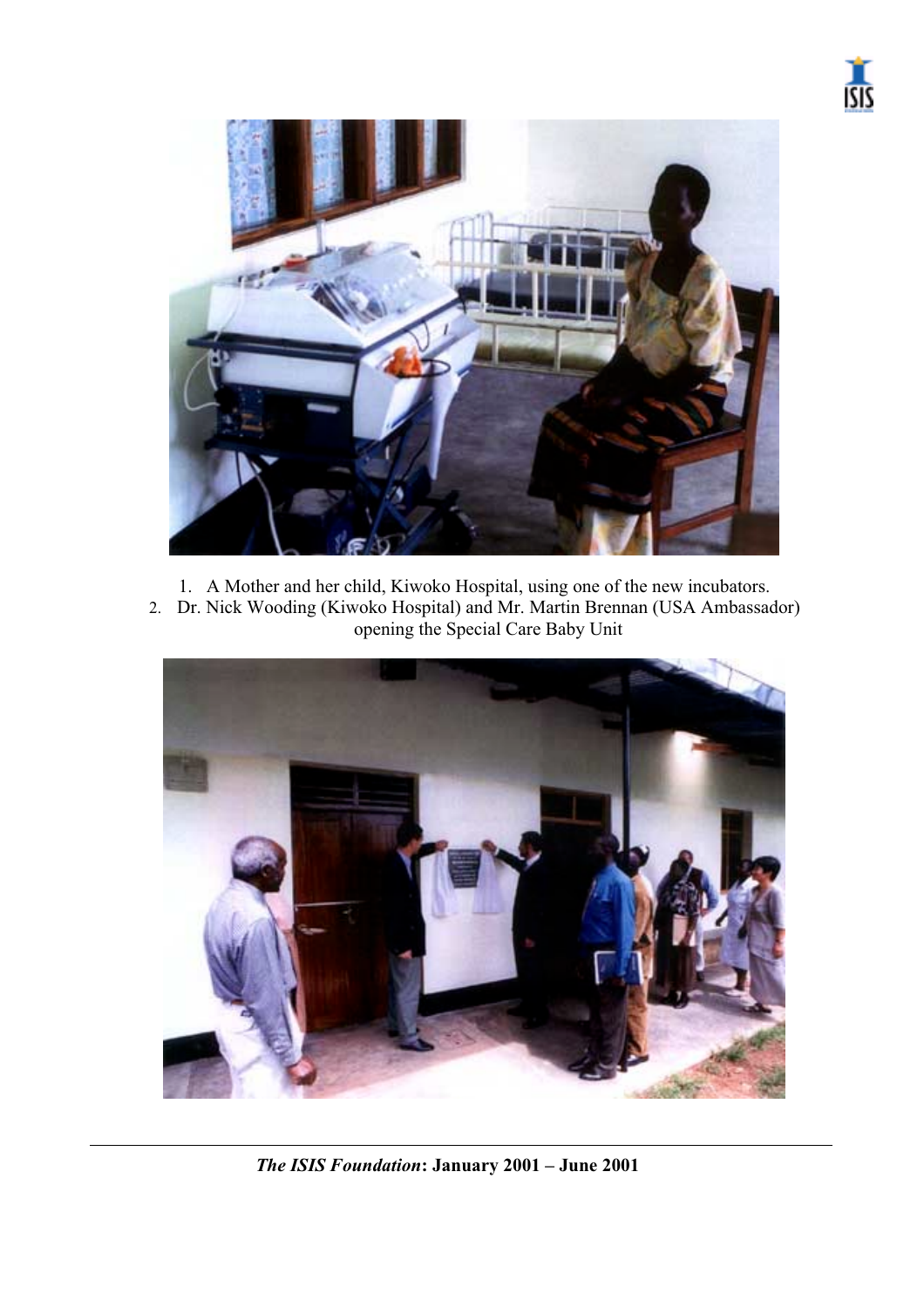

Another achievement over the last six months was the graduation of Ssekidde K. Moses, the gentleman who is in charge of the Community Based Health Care Programme at Kiwoko Hospital. We assisted Moses to obtain his Diploma in Health Administration, knowing that he has a great deal of respect at the hospital and within the community, and that the studies will help in furthering the reach of the CBHC programme. This programme provides outreach services to villages across the Luwero Triangle, with health workers travelling into villages and conducting formal and informal meetings with local people to encourage better health care practices. The 4WD vehicle provided by *The ISIS Foundation* is used to enable the health workers to cover greater distance, and to operate a mobile clinic from the vehicle when emergencies must be faced away from the hospital.

#### **3.3 Looking Forward: The Next Six Months**

The next six months will involve:

- (i) discussions and meetings with the Medical Superintendent of the Kiwoko Hospital, Dr. Nick Wooding, to agree on strategy for collaboration going forward;
- (ii) provision of further training to staff of the Special Care Baby Unit, provision of additional equipment, and continued funding and maintenance, and;
- (iii) research into, and consideration of, safe motherhood programmes in the Luwero district.

Such programmes aim to reduce both maternal and infant mortality, and are known to be one of the most effective ways of alleviating health care burdens in the developing world. Safe motherhood programs face numerous challenges, however, including the need for resources, infrastructure to deliver the programs, the need to carefully analyse data on the effectiveness of the program, and cultural considerations.

"Safe motherhood partnerships have been responsible for important international and country-level progress over the last ten years. Collaboration has enabled individual organizations to share their diverse strengths, and to achieve more than they could have alone. During this same decade, however, six million women have died needlessly in pregnancy or childbirth. Your support - and your partnership - can help safe motherhood partners around the world apply the lessons they have learned to save the lives of millions of women before the year 2000. Each minute, each day, in every country."

Safe Motherhood Inter-Agency Group, www.safemotherhood.org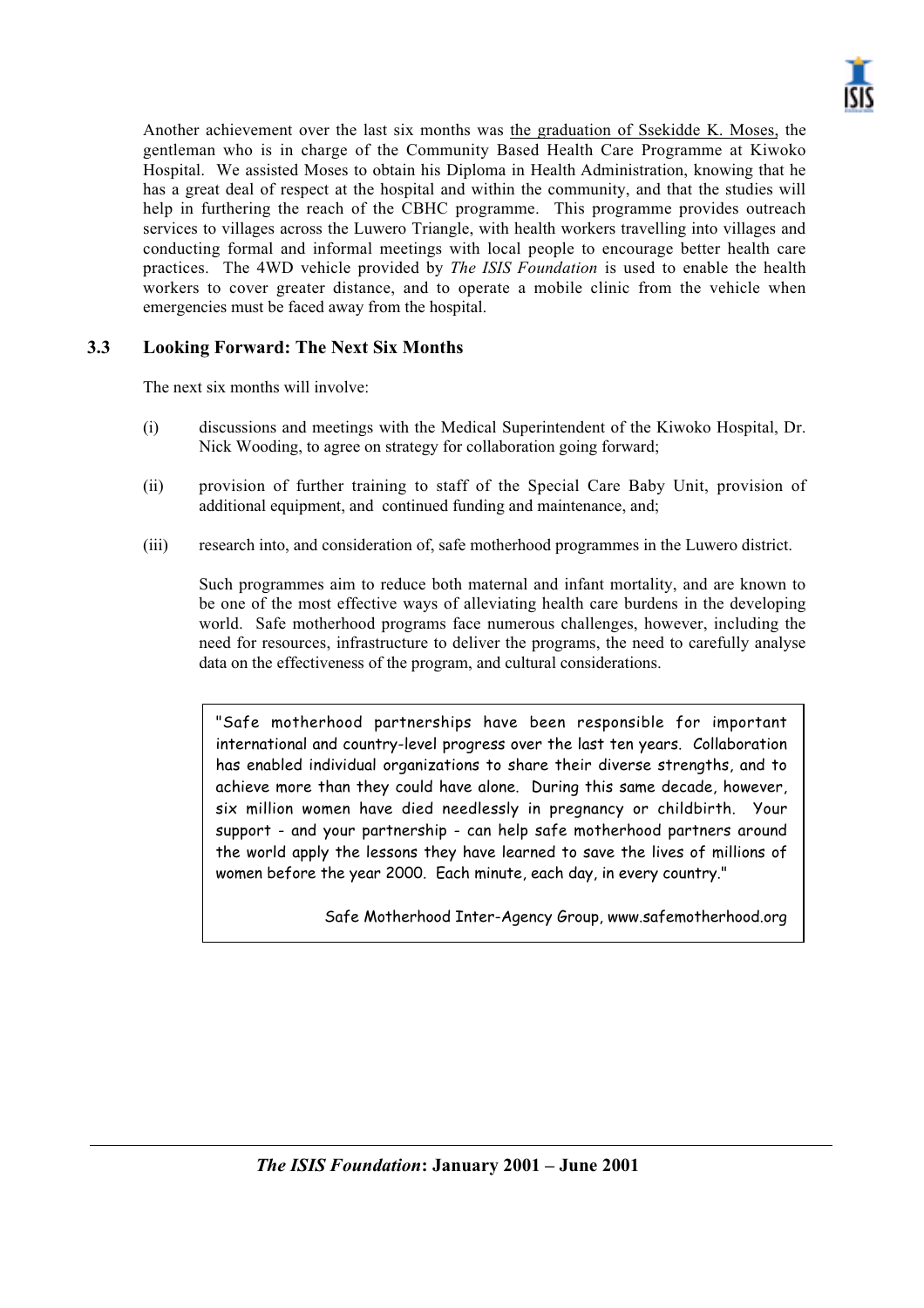## **4.0 References and Reports**



Findlay, E., 'Report on Gynae Camp Held at Simikot, Humla', Internal INF Report, May 2001

Haddix, K., 'Report on Baseline Primary Health Survey', Humla District, Nepal, *The ISIS Foundation*, December 1999.

Hassinger, S., 'Dr. Rabold – Hands on in Nepal', Article in The Crestone Eagle, October 1999.

Henry, N., 'Health Care in Humla', Internal Report to *The ISIS Foundation*, July 2000.

Marcus, R., 'Gender and HIV/AIDS in Sub-Saharan Africa: the cases of Uganda and Malawi', Report Prepared for Centre for Development Studies, University College Swansea, September 1993.

Ogden, J., and Bantebya-Kyomuhendo, G., 'Home Treatment', in Wallman, S., Kampala Women Getting By: Well-being in the Time of AIDS, Fountain, Kampala, 1996.

Tumwebaze, P.E., Kasente, D., and Mwekabe, C., 'People Living with HIV/AIDS in Uganda', Paper presented at International Conference of AIDS 1992.

USCCN, 'SHIP-P Health Program Annual Progress Report, FY 2000/1', Internal Report to *The ISIS Foundation,* June 2001.

Wamai, G. and Barton, T., 'The Districts Speak Out: A Participatory National Assessment of the Situation of Women and Children', Paper Presented to National Consensus Conference on Analysis of Status for Uganda's Women and Children, November 1993.

World Health Organisation, 'Eliminating Neonatal Tetanus: How Near, and How Far?', 1996

World Health Organisation, 'District Health Facilities: Guidelines for Development and Operations', 1998

World Health Organisation, 'EPI Information System: Global Summary', 1998